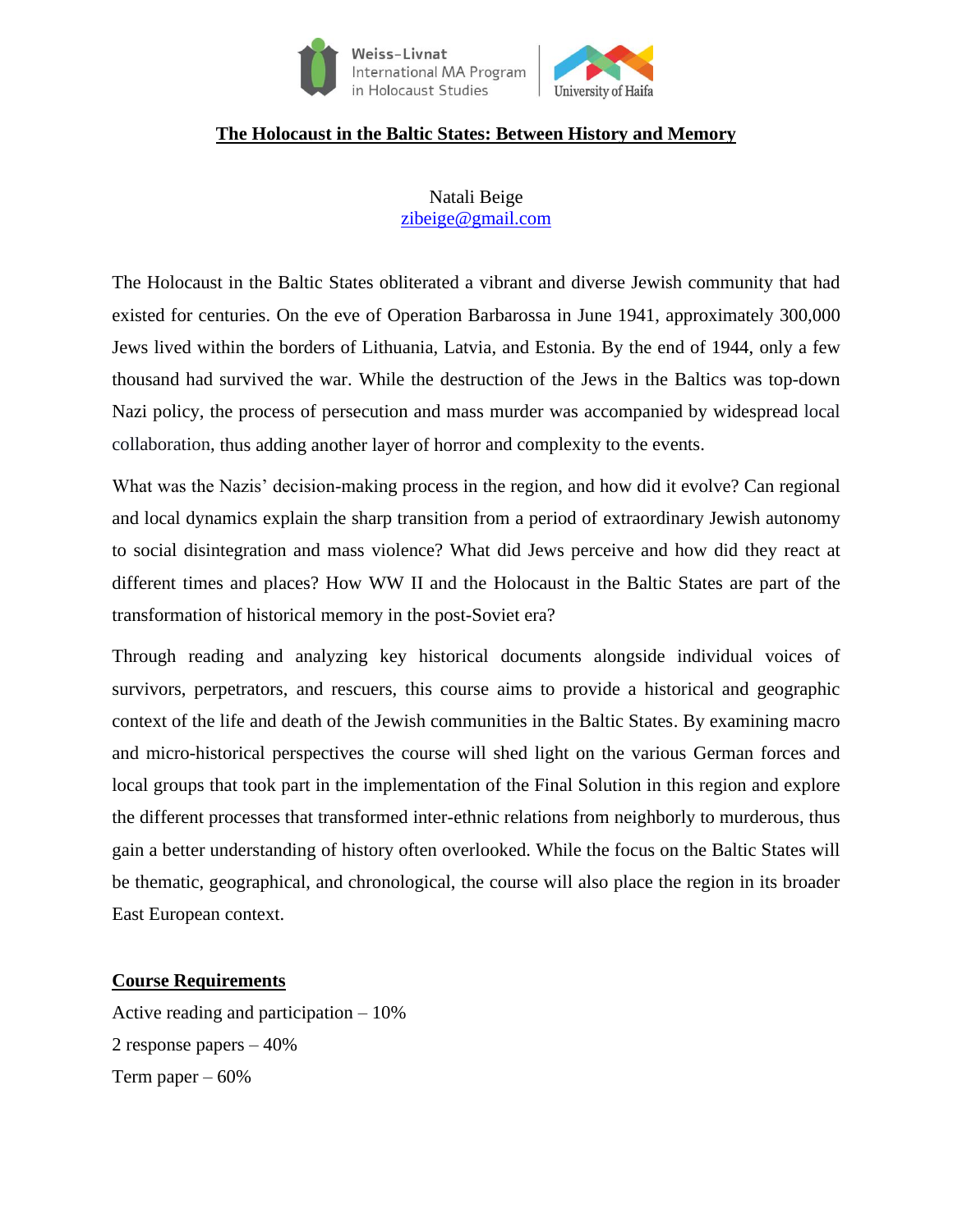### **Course Outline**

### **1. Introduction: history, historiography, context and challenges.**

Ezra Mendelson, "Some Remarks on the Jewish Condition in Interwar East-Central Europe", in: Alvydas Nikžentaitis, Stefan Schriener & Darius Staliūnas, eds., *The Vanished World of Lithuanian Jews*, (Amsterdam & New York: Rodopi, 2004), pp. 73-87.

## **2. The Interwar Years: nation-building and the emergence of independent states, ethnicity, politics and antisemitism, domestic and international crisis of the late 1930s.**

Timothy Snyder, *The Reconstruction of Nations: Poland, Ukraine, Lithuania, Belarus, 1569-1999*. (New Haven: Yale University Press, 2003), pp. 52-72.

John W. Hiden and David J. Smith, "Looking beyond the Nation-State: A Baltic Vision for National Minorities between the Wars", *Journal of Contemporary History*, 41:3, (2006), pp. 387-399.

Recommended reading: Vladas Sirutavičius, "'A Close, but Very Suspicious and Dangerous Neighbor': Outbreaks of Antisemitism in Inter-War Lithuania" in Polin 25*: Jews in the Former Grand Duchy of Lithuania Since 1772* (2012), pp. 254-263.

### **3. The End of Independence: annexation and sovietization, the 'lesser of two evils' (?) violence and mass deportations.**

Anton Weiss-Wendt, *On the Margins: Essays on the History of Jews in Estonia*, (Budapest; New York: Central European University Press, 2017), pp. 95-113.

Saulius Sužiedėlis, "'Listen, the Jews are Ruling Us Now': Antisemitism and National Conflict during the First Soviet Occupation of Lithuania, 1940-1941", in Polin 25, pp. 305-330.

Dov Levin, *Baltic Jews Under the Soviets 1940-1946*, (Avraham Harman Institute of Contemporary Jewry: Hebrew University of Jerusalem, 1994), pp. 95-115.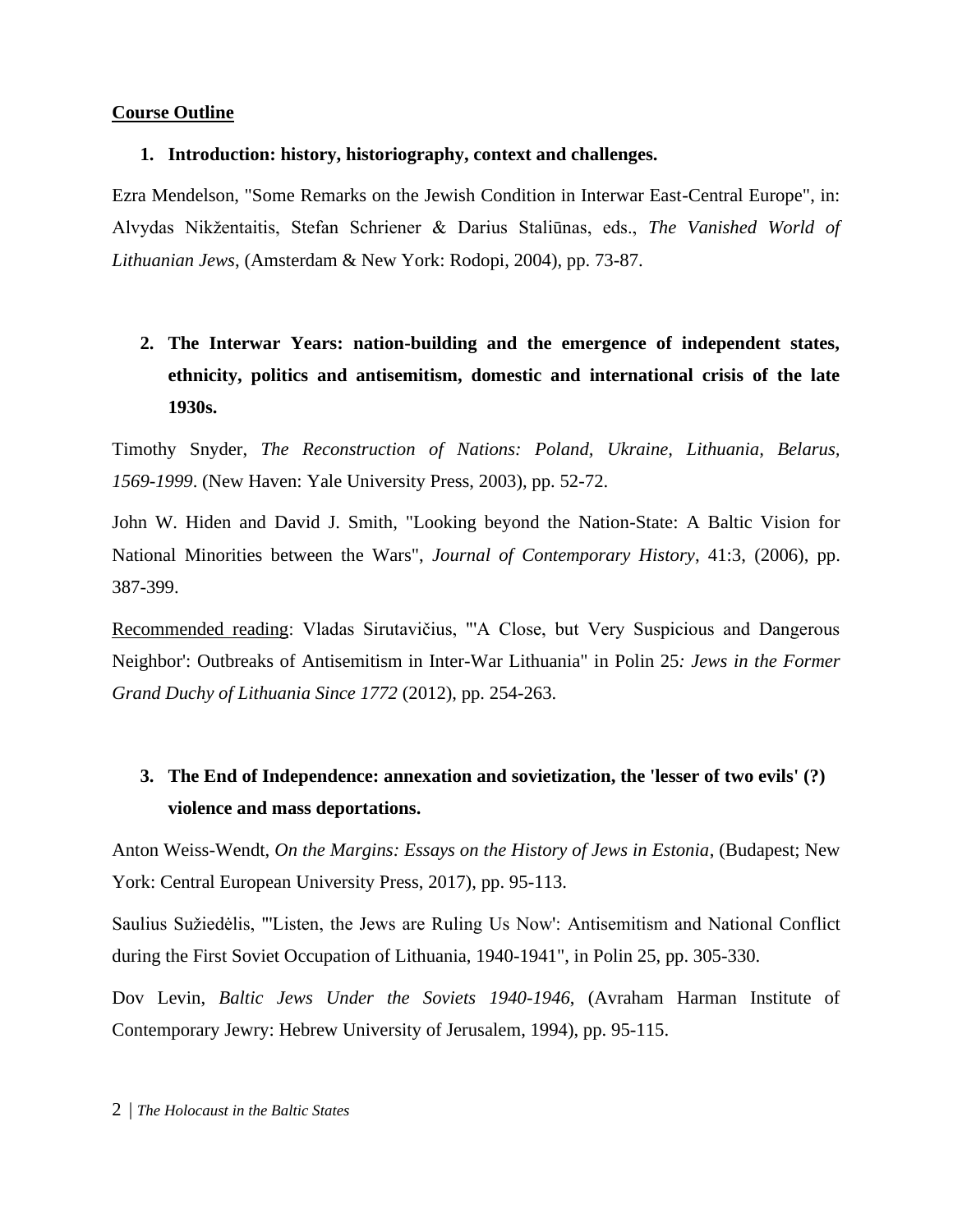Recommended reading: Paul A. Hanebrink, *A Specter Haunting Europe: The Myth of Judeo-Bolshevism*, (Cambridge, Massachusetts: The Belknap Press of Harvard University Press, 2018), pp. 11-45.

### **4. Nazi Occupation: planning a war of annihilation, pogroms and massacres – homemade or imported? Holocaust by bullets, German and local apparatus.**

Christoph Dieckmann, "Lithuania in Summer 1941: The German Invasion and the Kaunas Pogrom", in Eleazar Barkan, Elizabeth A. Cole, & Kai Struve, eds., *Shared History—Divided Memory: Jews and Others in Soviet-Occupied Poland, 1939–1941* (Leipzig: Leipziger Universitätsverlag, 2007), pp. 355-384.

Andrew Ezergailis, *The Holocaust in Latvia, 1941-1944: the missing center*, (Riga: Historical Institute of Latvia; Washington DC: United States Holocaust Memorial Museum, 1996), pp.203-238.

Recommended reading: Yitzhak Arad, *The Holocaust in the Soviet Union*, (Lincoln: University of Nebraska Press, 2009), pp. 125-140.

### **5. Ghettoization: rural areas and the cities, choiceless choices, 'work as hope', Jewish leadership and everyday life in the ghettos, deportations and liquidation.**

Dina Porat, "The Jewish Councils of the Main Ghettos of Lithuania: A Comparison." *Modern Judaism*, 13:2 (1993), pp. 149-163.

Max Kaufmann, *Churban Lettland*: *The Destruction of the Jews of Latvia*, (New York: Jewish Survivors of Latvia, Inc., 2010), pp.168-194.

#### **6. Armed Resistance and Partisans.**

Dov Levin, *Fighting Back: Lithuanian Jewry's armed resistance to the Nazis, 1941-1945*, (New York: Holmes&Meier Publication, Inc., 1985), pp. 35-56.

Šarūnas Liekis, Jewish partisans and Soviet resistance in Lithuania, in David Gaunt, Paul A.

3 | *The Holocaust in the Baltic States*